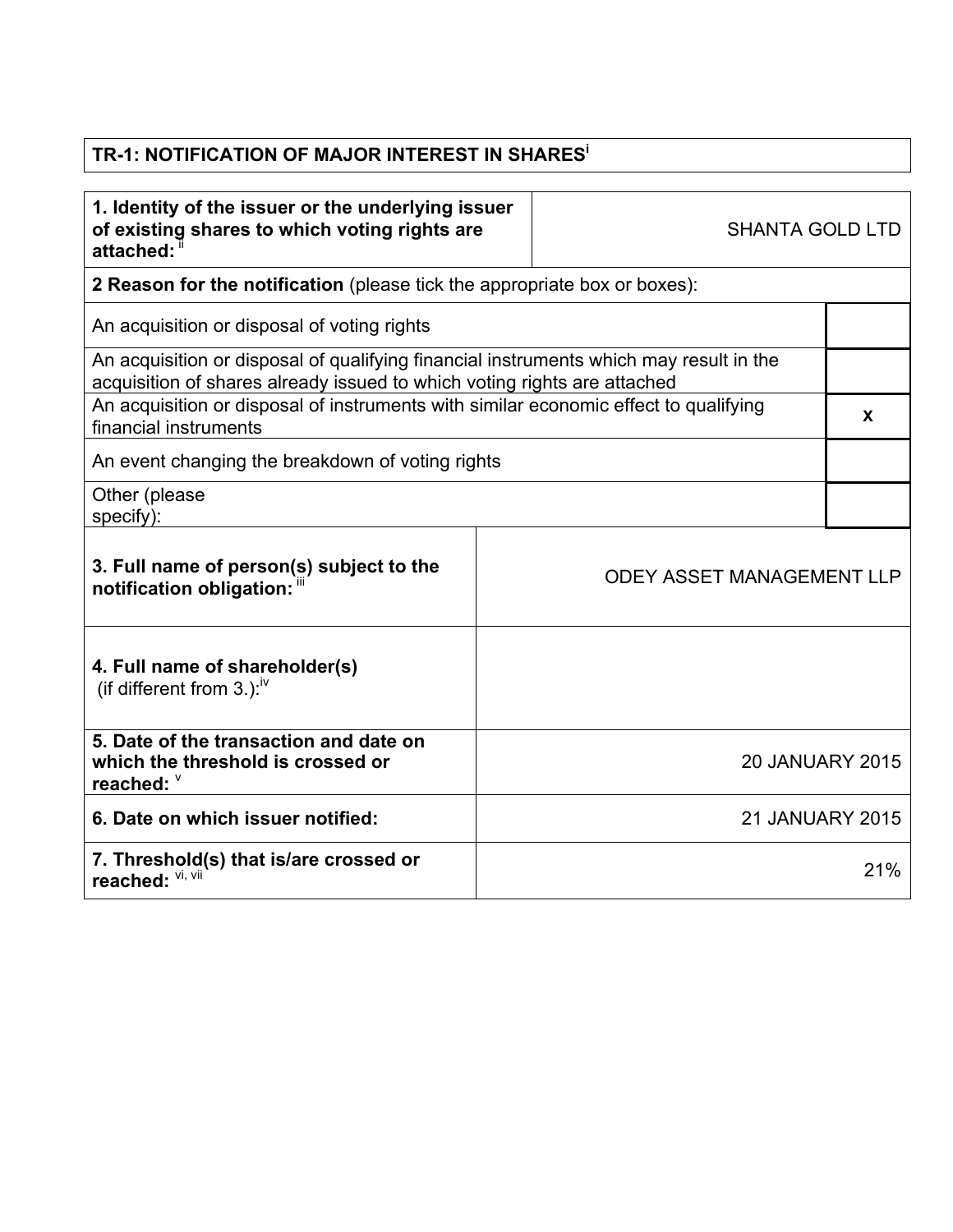| 8. Notified details:                         |                                                               |                            |                                                      |                      |                                 |               |                 |
|----------------------------------------------|---------------------------------------------------------------|----------------------------|------------------------------------------------------|----------------------|---------------------------------|---------------|-----------------|
| A: Voting rights attached to shares Vili, ix |                                                               |                            |                                                      |                      |                                 |               |                 |
| Class/type of<br>shares                      | <b>Situation previous</b><br>to the triggering<br>transaction |                            | Resulting situation after the triggering transaction |                      |                                 |               |                 |
| if possible using<br>the ISIN CODE           | <b>Number</b><br><b>Number</b><br>οf<br>οf                    | <b>Number</b><br>of shares | <b>Number of voting</b><br>rights                    |                      | % of voting rights <sup>x</sup> |               |                 |
|                                              | <b>Shares</b>                                                 | Voting<br><b>Rights</b>    | <b>Direct</b>                                        | Direct <sup>xi</sup> | <b>Indirect</b><br>xii          | <b>Direct</b> | <b>Indirect</b> |
| <b>Ordinary Share</b><br>(GB00B0CGR828)      | 81,180,000                                                    | 81,180,000                 | 81,180,000                                           | 81,180,000           |                                 | 17.48%        |                 |

| <b>B: Qualifying Financial Instruments</b>           |                                               |                                           |                                                                                                           |                       |  |
|------------------------------------------------------|-----------------------------------------------|-------------------------------------------|-----------------------------------------------------------------------------------------------------------|-----------------------|--|
| Resulting situation after the triggering transaction |                                               |                                           |                                                                                                           |                       |  |
| <b>Type of financial</b><br>instrument               | <b>Expiration</b><br>$date^{\overline{x}iii}$ | Exercise/<br><b>Conversion Period Xiv</b> | <b>Number of voting</b><br>rights that may be<br>acquired if the<br>instrument is<br>exercised/converted. | % of voting<br>rights |  |
|                                                      |                                               |                                           |                                                                                                           |                       |  |

**C: Financial Instruments with similar economic effect to Qualifying Financial Instruments**  xv, xvi

## **Resulting situation after the triggering transaction**

| <b>Type of financial</b><br>instrument | <b>Exercise</b><br>price | <b>Expiration</b><br>date <sup>xvii</sup> | Exercise/<br><b>Conversion</b><br>period <sup>xviii</sup> | <b>Number of voting rights</b><br>instrument refers to | % of voting rights $XIX$ ,<br><b>XX</b> |              |
|----------------------------------------|--------------------------|-------------------------------------------|-----------------------------------------------------------|--------------------------------------------------------|-----------------------------------------|--------------|
| Convertible Bond                       | 0.4436                   | 13/04/17                                  | 04/04/17                                                  | 5,636,140                                              | <b>Nominal</b>                          | <b>Delta</b> |
|                                        |                          |                                           | 1.21%                                                     |                                                        |                                         |              |
| Contract for<br>Difference (CFD)       |                          |                                           |                                                           | 10,750,000                                             | 2.32%                                   |              |

| Total (A+B+C)                  |                             |
|--------------------------------|-----------------------------|
| <b>Number of voting rights</b> | Percentage of voting rights |
| 97,566,140                     | 21.01%                      |